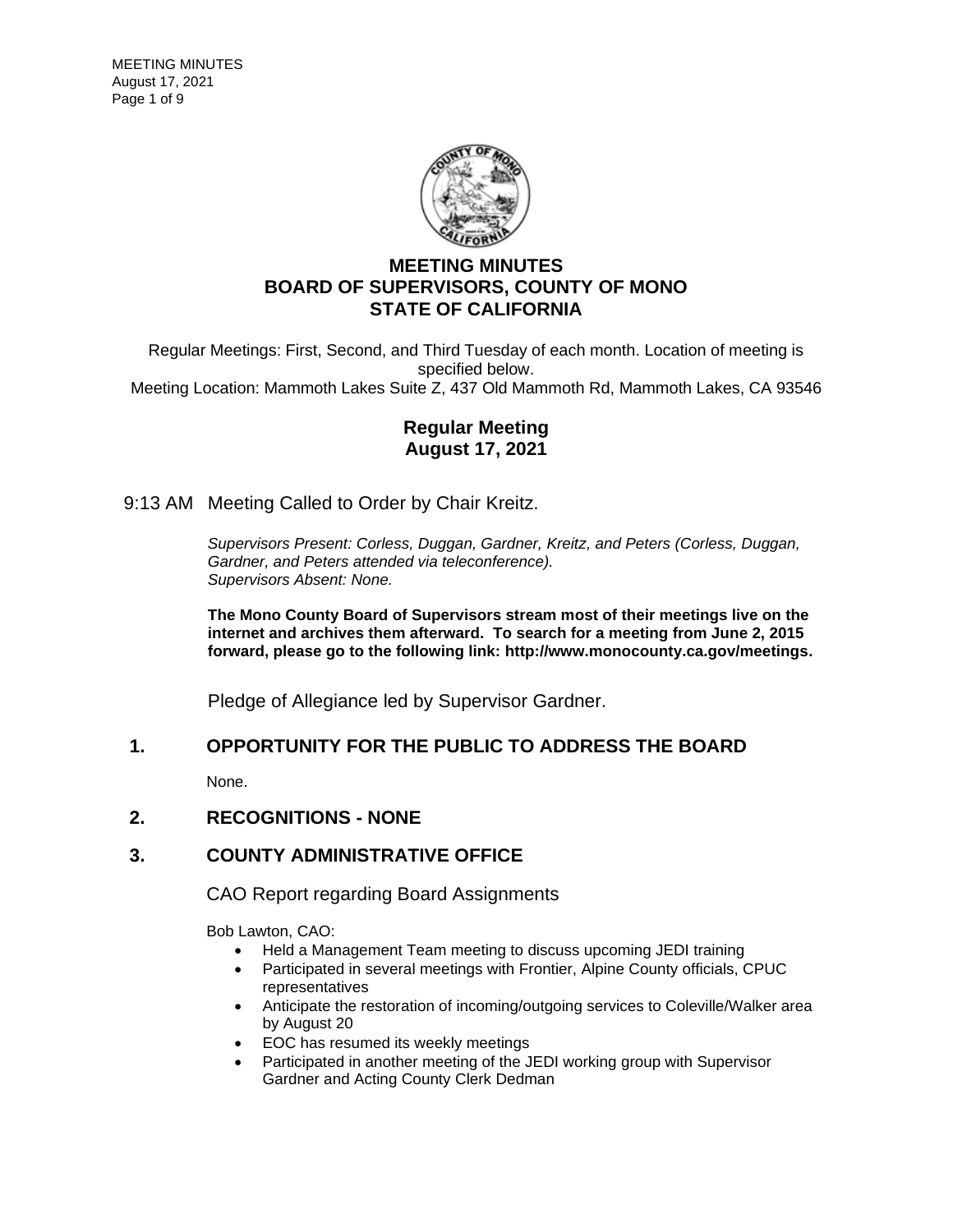MEETING MINUTES August 17, 2021 Page 2 of 9

## **4. DEPARTMENT/COMMISSION REPORTS**

#### **Nathan Reade, Agricultural Commissioner:**

• Update on Hammil Valley flash flood that occurred in July

# **5. CONSENT AGENDA**

(All matters on the consent agenda are to be approved on one motion unless a board member requests separate action on a specific item.)

# **A. [Board Minutes -](https://agenda.mono.ca.gov/AgendaWeb/CoverSheet.aspx?ItemID=13520&MeetingID=795) July 19, 2021**

Departments: Clerk of the Board

Approval of the Board Minutes from the Special Meeting on July 19, 2021.

**Action:** Approve the Board Minutes from the Special Meeting on July 19, 2021.

**Peters motion. Duggan seconded. Vote: 5 yes, 0 no M21-178**

# **B. [Reappointments to Assessment Appeals Board](https://agenda.mono.ca.gov/AgendaWeb/CoverSheet.aspx?ItemID=13524&MeetingID=795)**

Departments: Clerk of the Assessment Appeals Board

Reappointment of two regular members and one alternate member to the Mono County Assessment Appeals Board (AAB).

## **Action:**

1) Reappoint John Migliore and Paul Oster as regular members of the Assessment Appeals Board for three-year terms effective September 6, 2021 through September 1, 2024.

2) Reappoint Jeff Mills as an alternate member of the Assessment Appeals Board for a three-year term effective September 6, 2021 through September 1, 2024.

**Peters motion. Duggan seconded. Vote: 5 yes, 0 no M21-179**

# **C. Conflict Waiver - [Goldfarb and Lipman Representation of Inyo Mono](https://agenda.mono.ca.gov/AgendaWeb/CoverSheet.aspx?ItemID=13565&MeetingID=795)  [Advocates for Community Action \(IMACA\)](https://agenda.mono.ca.gov/AgendaWeb/CoverSheet.aspx?ItemID=13565&MeetingID=795)**

Departments: County Counsel

The law firm of Goldfarb & Lipman LLP has requested that the Board waive any potential conflict of interest related to the firm's representation of Inyo Mono Advocates for Community Action (IMACA) in the preparation of agreements for placement of certain of the trailers provided by Los Angeles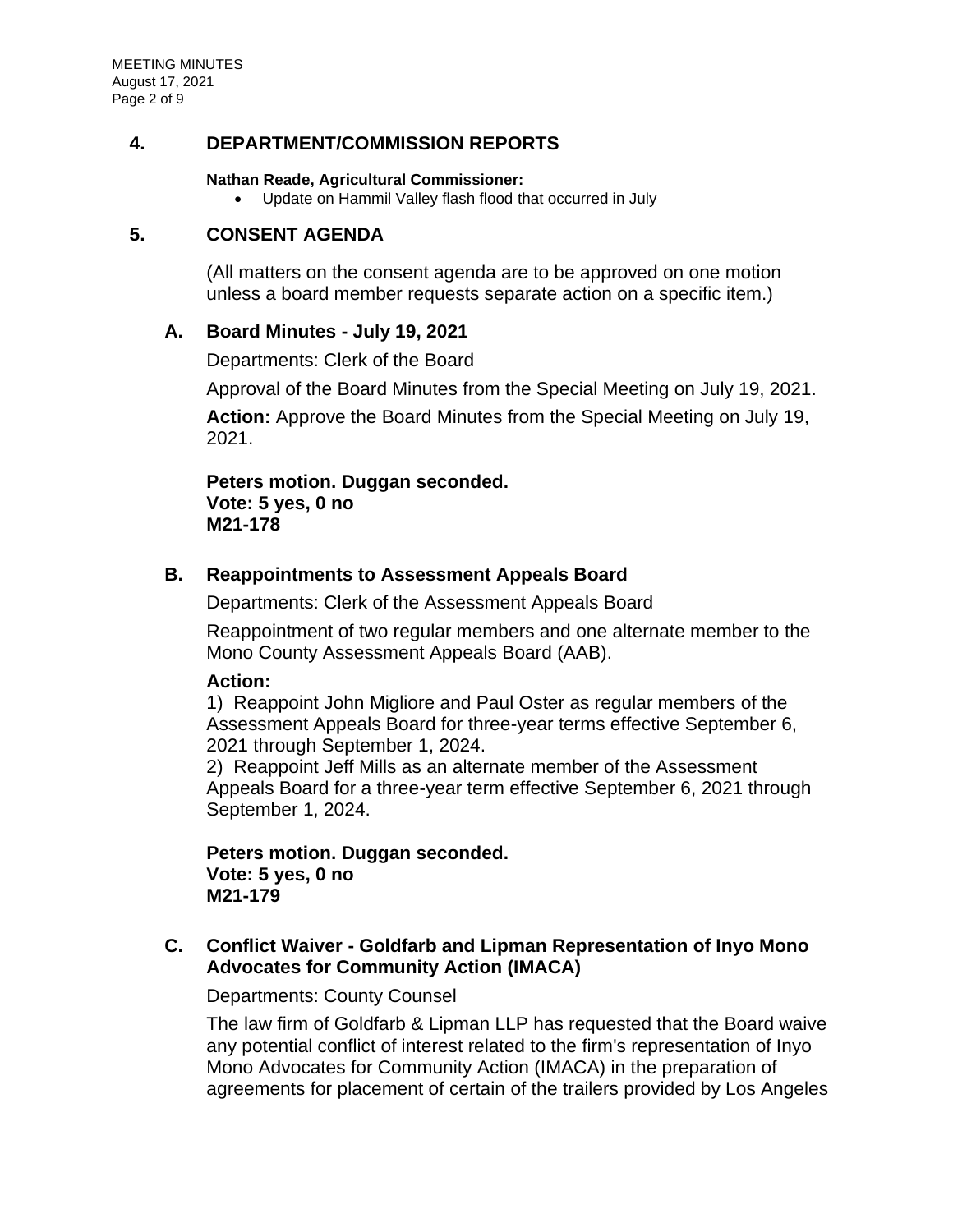to IMACA in mobile home parks, and to facilitate the occupancy of those trailers by eligible individuals/families.

**Action:** Approve, and authorize the Chair to sign, proposed conflict waiver.

**Peters motion. Duggan seconded. Vote: 5 yes, 0 no M21-180**

# **6. CORRESPONDENCE RECEIVED**

Direction may be given to staff regarding, and/or the Board may discuss, any item of correspondence listed on the agenda.

*The Board acknowledged receipt of the correspondence.*

## **A. [Letter from Altice USA/Suddenlink in Response to the Joint Letter](https://agenda.mono.ca.gov/AgendaWeb/CoverSheet.aspx?ItemID=13551&MeetingID=795)  [Sent on July 9, 2021](https://agenda.mono.ca.gov/AgendaWeb/CoverSheet.aspx?ItemID=13551&MeetingID=795)**

A letter from Altice USA/Suddenlink in response to the joint letter from Mono, Placer, and Nevada Counties and the Towns of Mammoth Lakes and Truckee sent on July 9, 2021.

# **B. [Community of Interest Public Input Meeting for Alpine, Amador,](https://agenda.mono.ca.gov/AgendaWeb/CoverSheet.aspx?ItemID=13552&MeetingID=795)  [Calaveras, Inyo, Mariposa, Mono, Tuolumne](https://agenda.mono.ca.gov/AgendaWeb/CoverSheet.aspx?ItemID=13552&MeetingID=795)**

The California Citizens Redistricting Commission is launching the second Community of Interest (COI) public input meeting for Zone G (Alpine, Amador, Calaveras, Inyo, Mariposa, Mono, Tuolumne) on August 20, 2021.

# **7. REGULAR AGENDA - MORNING**

# **A. [Urgency Ordinance Prohibiting Open Fires on Private Property and](https://agenda.mono.ca.gov/AgendaWeb/CoverSheet.aspx?ItemID=13567&MeetingID=795)  [County Operated Campgrounds in Unincorporated Mono County](https://agenda.mono.ca.gov/AgendaWeb/CoverSheet.aspx?ItemID=13567&MeetingID=795)**

Departments: CAO

(Various) - Review of need for Urgency Ordinance Prohibiting Open Fires on Private Property and County Campgrounds Within the Unincorporated Area of Mono County.

**Action:** Adopt Urgency Ordinance prohibiting open fires on private property and County-operated campgrounds within unincorporated Mono County.

**Gardner motion. Corless seconded. Vote: 5 yes, 0 no ORD21-08**

**CAO Lawton:**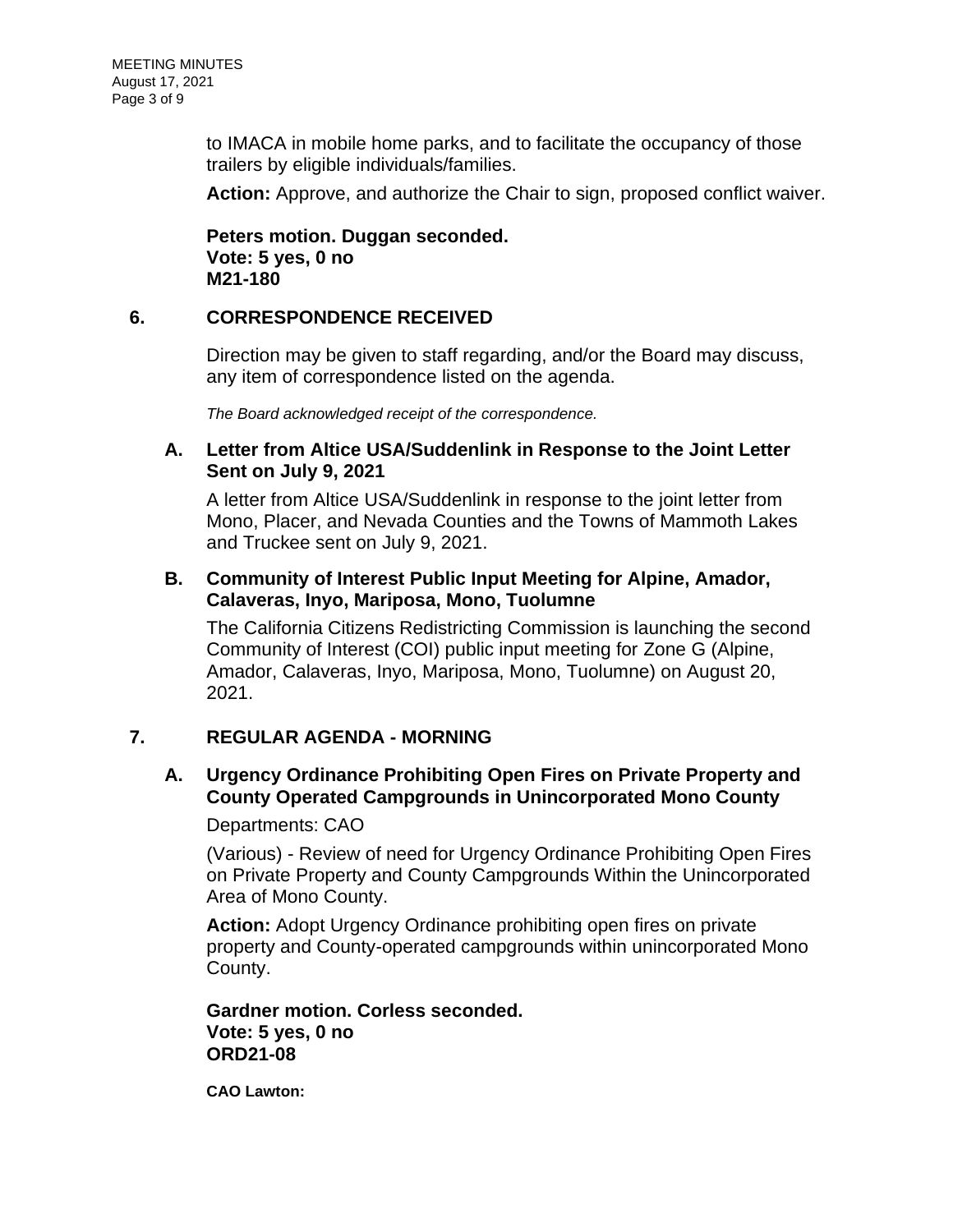• Presented item

#### **Supervisor Peters**

• Reminder that that Mountain View Fire ignited on November 17, 2020. Do not let the ordinance lapse until we are certain that it would be a safe time to do so.

#### **Supervisor Corless:**

• Noted that BLM Bishop Office and Town of Mammoth Lakes both have similar fire restrictions, outlier is Inyo National Forest – still allowing campfires in developed campgrounds.

#### **Chair Kreitz:**

• Direction to staff for review every 30 days

### **B. [Mountain View Fire Update and Review of Emergency Declarations](https://agenda.mono.ca.gov/AgendaWeb/CoverSheet.aspx?ItemID=13362&MeetingID=795)**

Departments: Mountain View Fire Emergency Operations Center

(Justin Nalder, EOC Director) - Review of continuing need for Board of Supervisor's November 17, 2020, Declaration of Local Emergency of and Mono County Health Officer's November 19, 2020, Declaration of Local Health Emergency for the Mountain View Fire.

**Action:** Find that there is a need to continue the local state of emergency declared on November 17, 2020 and/or the local health emergency declared on November 19, 2020 (ratified by the Board on November 24, 2020).

# **Peters motion. Kreitz seconded. Vote: 5 yes, 0 no M21-181**

#### **Justin Nalder, EOC Director:**

- 100% of the properties that were participating in CalOES assistance remediation program have been completed
- Assisting residents with rebuild process
- Intermediate housing
- Recommendation to continue local emergency and health emergency

#### **Supervisor Peters:**

- Leaders of the Antelope Valley Paiute Tribal Families
- Determination of the cause of Mountain View Fire

#### **Stacey Simon, County Counsel:**

• Our experts have conducted an independent evaluation of the cause of the fire and have determined that the fire was sparked by a Liberty powerline

### **C. [California Fire Safe Council County Coordinator Grant](https://agenda.mono.ca.gov/AgendaWeb/CoverSheet.aspx?ItemID=13548&MeetingID=795)**

Departments: CAO, Board of Supervisors

(Robert C. Lawton, CAO, Supervisors Corless and Gardner) - CAO Lawton, along with Supervisors Corless and Gardner, is recommending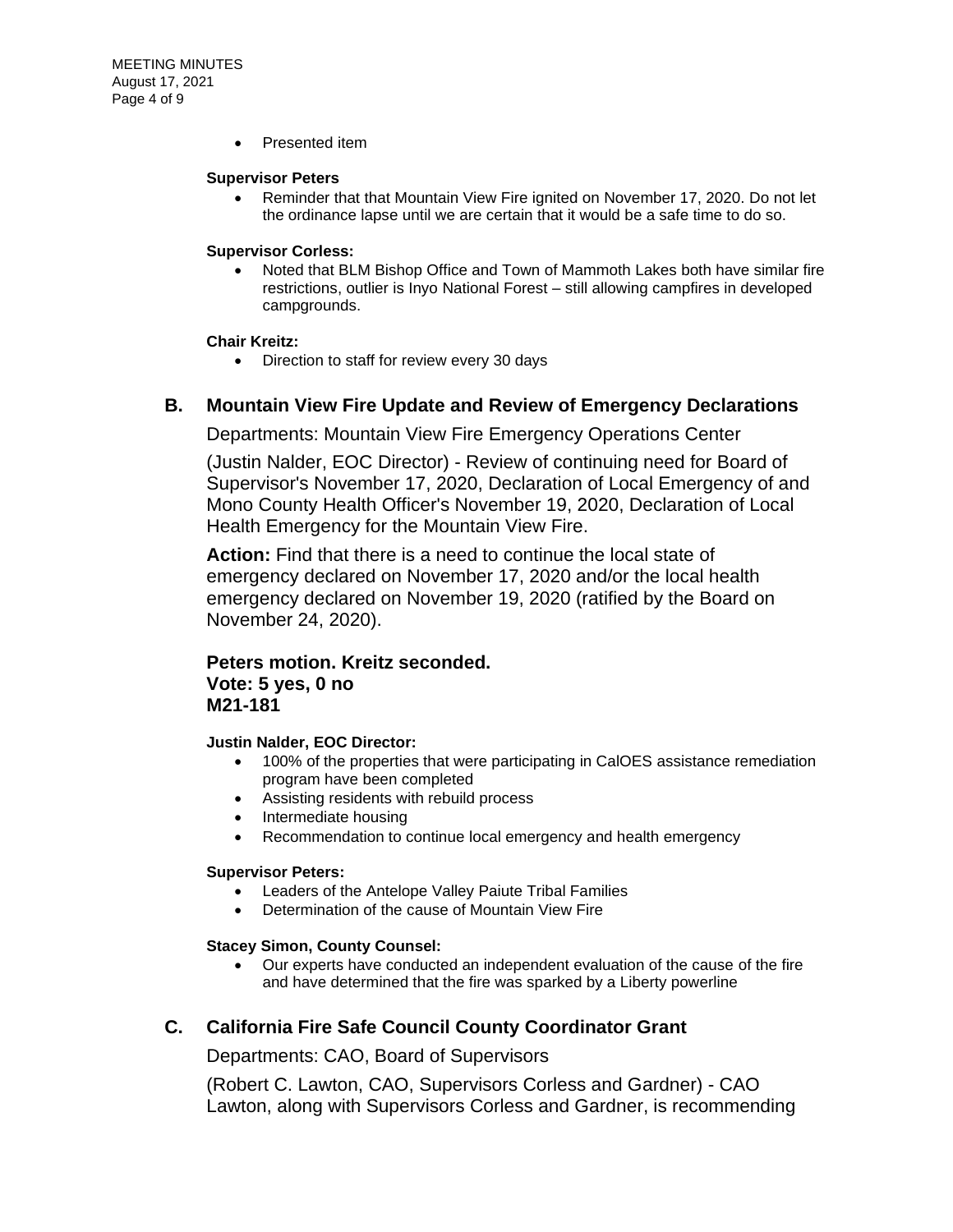that Mono County apply for one-time grant funding to secure a contract County Wildfire Coordinator position. Over the 18-month period, the coordinator would work with county staff and partner organizations to improve Mono County's wildfire prevention and response capacity.

**Action:** Authorize CAO to submit the California Fire Safe Council County Wildfire Coordinator grant application on behalf of Mono County.

## **Gardner motion. Corless seconded. Vote: 5 yes, 0 no M21-182**

#### **CAO Lawton:**

• Presented item

#### **Supervisor Corless:**

- This is clearly something the County needs to do in order to improve our overall County wildfire prevention and response capacity
- Noted that at the recent ESCOG meeting, learned that Inyo County will also be applying. This could be a great opportunity to improve our overall regional capacity.

# **D. [COVID-19 \(Coronavirus\) Update](https://agenda.mono.ca.gov/AgendaWeb/CoverSheet.aspx?ItemID=13391&MeetingID=795)**

### Departments: CAO, Public Health

(Robert C. Lawton, CAO, Bryan Wheeler, Public Health Director) - Update on Countywide response and planning related to the COVID-19 pandemic.

### **Action:** None.

#### **Bryan Wheeler, Public Health Director:**

- PPT presentation (can be found under Supporting Documents on the meeting webpage: https://monocounty.ca.gov/bos/page/board-supervisors-126) – June/July case rate, Mammoth Hospital status, vaccine effectiveness, booster shots, school opening, vaccine and testing schedule
- Compliance with mask order
- **Smoke**
- Vaccination numbers
- Follow up regarding lab error tests

### **Public Comment:**

• Lee Strong

## **E. [Agricultural Commissioner's 2020 Crop Report](https://agenda.mono.ca.gov/AgendaWeb/CoverSheet.aspx?ItemID=13527&MeetingID=795)**

Departments: Agricultural Commissioner

(Nate Reade, Agricultural Commissioner) - The 2020 Inyo and Mono Counties Crop and Livestock Report and the associated presentation submitted in accordance with section 2279 of the California Food and Agricultural Code.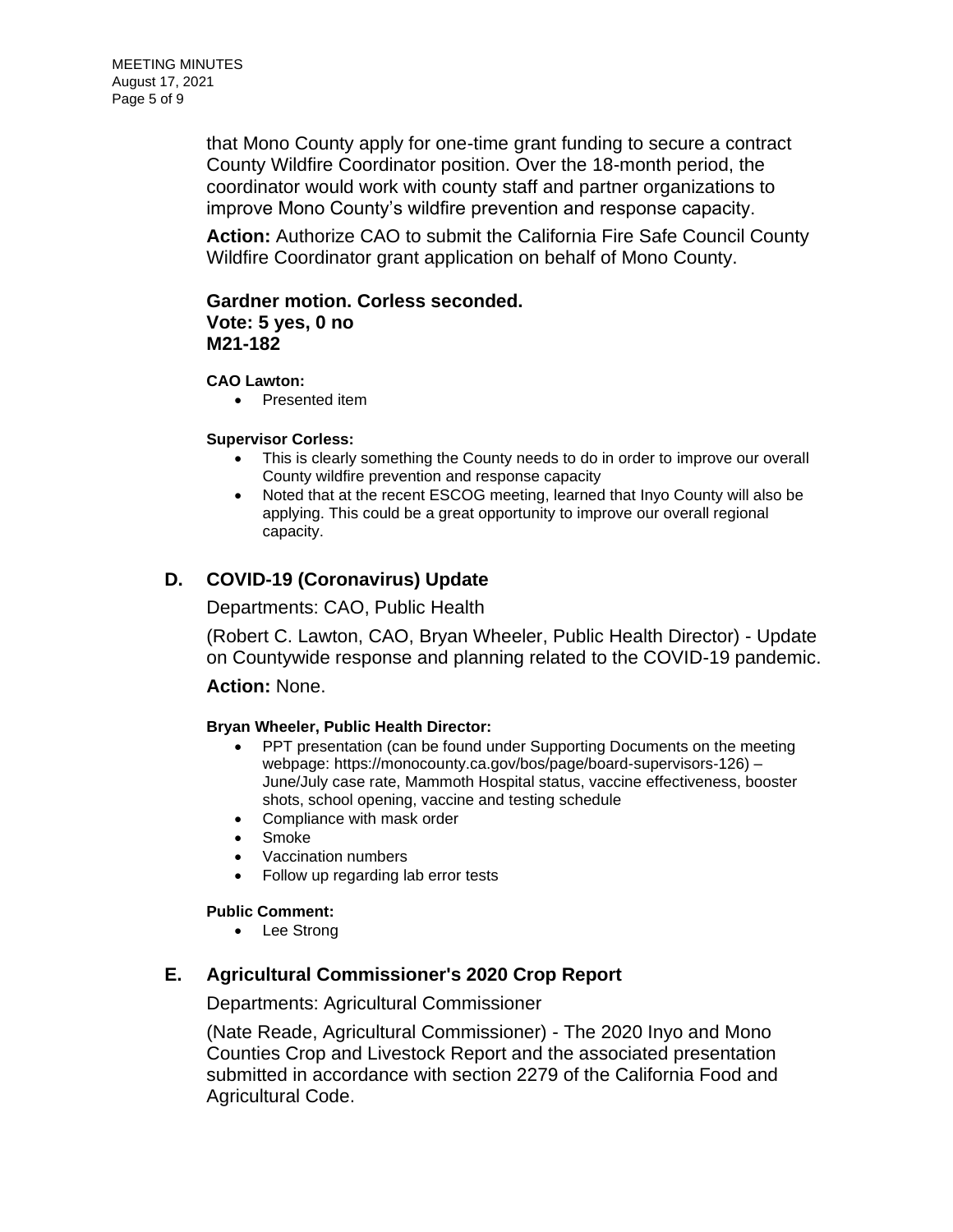### **Action:** None.

#### **Nathan Reade, Agricultural Commissioner:**

- Presentation
- Cannabis production in Mono County

*Break: 10:45 AM Reconvened: 10:57 AM*

## **F. [Mono County Fish and Wildlife Commission Workshop](https://agenda.mono.ca.gov/AgendaWeb/CoverSheet.aspx?ItemID=13539&MeetingID=795)**

Departments: Economic Development

(Jeff Simpson, Economic Development Manager) - On June 8, 2021, the Mono County Board of Supervisors approved resolution R21-42 suspending operations of the Mono County Fish and Wildlife Commission and directed Economic Development staff to return to the Board with a workshop addressing future direction for the Mono County Fish and Wildlife Commission.

**Action:** Approve staff recommendation to permanently disband the existing Commission and create a grant application program administered by the Economic Development Department for F&G Fine Fund Expenditures.

**Gardner motion. Corless seconded. Vote: 5 yes, 0 no M21-183**

**Jeff Simpson, Economic Development Manager:**

• Presentation

## **G. [Appeal of Planning Commission Decision on Use Permit 21-003/Voss](https://agenda.mono.ca.gov/AgendaWeb/CoverSheet.aspx?ItemID=13485&MeetingID=795)  [for a Short-Term Rental in June Lake](https://agenda.mono.ca.gov/AgendaWeb/CoverSheet.aspx?ItemID=13485&MeetingID=795)**

Departments: Community Development - Planning

(Michael Draper, Planning Analyst II) - Appeal of the Planning Commission's decision to deny Use Permit 21-003/Voss for a short-term rental permit in June Lake.

### **Action:**

1) Conduct an appeal hearing, receive all relevant evidence and testimony in considering the appeal; and

2) Adopt resolution R21-58 as modified affirming the Planning Commission's decision denying Use Permit 21-003/Voss.

**Gardner motion. Corless seconded. Vote: 5 yes, 0 no R21-58**

**Public Comment:**

• David Voss, Applicant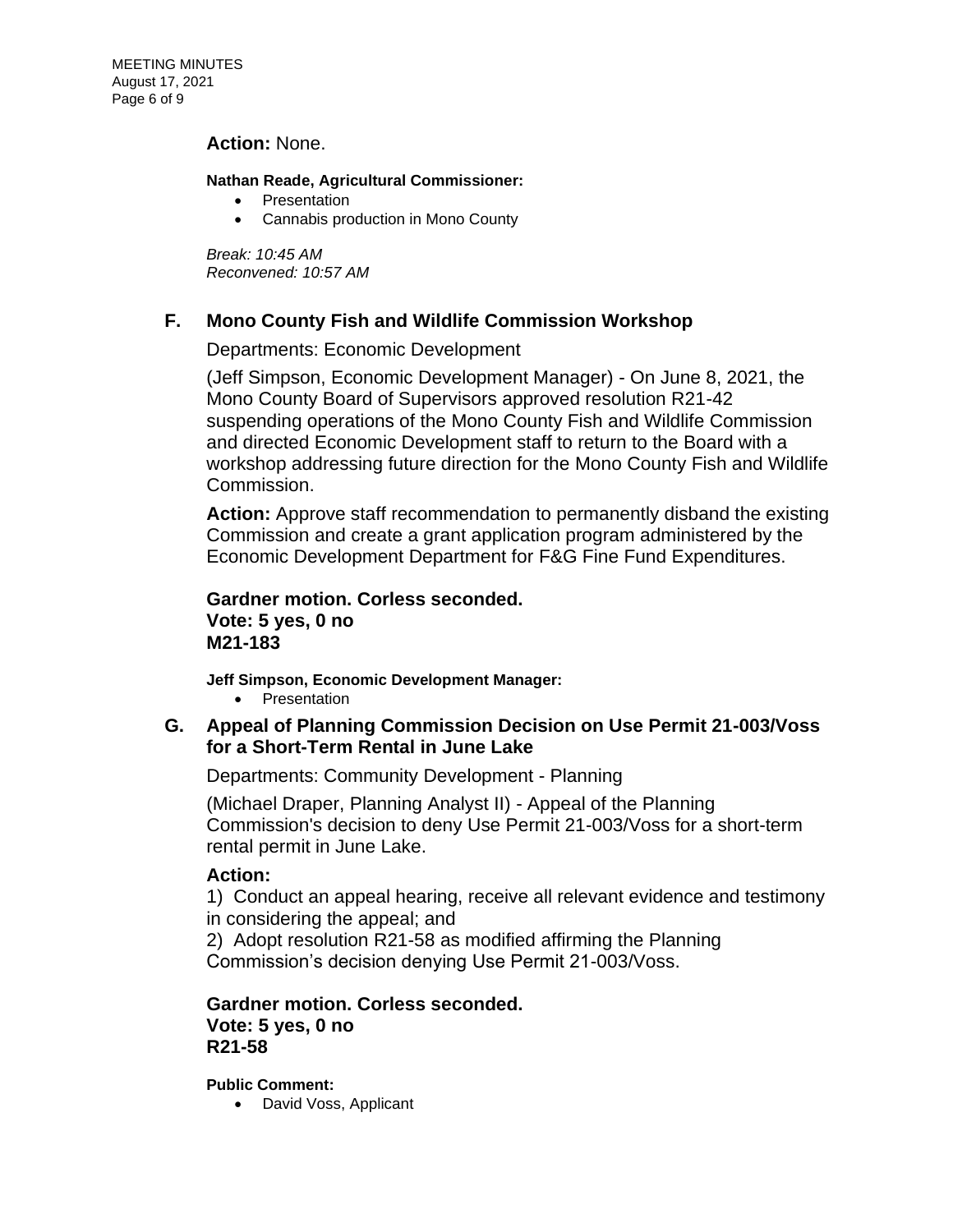- Nancy Voss, Applicant
- Thomas Schaniel
- Eric and Jo Kajiwara
- Barbara Miller

#### **Wendy Sugimura, Community Development Director:**

- Introduced item
- CEQA

#### **Michael Draper, Planning Analyst II:**

- Project overview
- Reviewed denial and basis

#### **Stacey Simon, County Counsel:**

- Clarified that the motion is to adopt the resolution as stated in the agenda packet which would deny the appeal and deny requested use permit.
- Recommend approving resolution as modified change the language of Section B referencing "The Commission" to "The Board."

### **8. OPPORTUNITY FOR THE PUBLIC TO ADDRESS THE BOARD**

None.

### **9. CLOSED SESSION**

*Closed Session: 12:57 PM* 

*Reconvened: 1:40 PM*

No action to report out of Closed Session.

### **A. Closed Session - [Public Employee Evaluation](https://agenda.mono.ca.gov/AgendaWeb/CoverSheet.aspx?ItemID=13385&MeetingID=795)**

PUBLIC EMPLOYEE PERFORMANCE EVALUATION. Government Code section 54957. Title: County Administrative Officer.

### **B. Closed Session – [Existing Litigation](https://agenda.mono.ca.gov/AgendaWeb/CoverSheet.aspx?ItemID=13564&MeetingID=795)**

Departments: County Counsel, Code Enforcement

CONFERENCE WITH LEGAL COUNSEL – EXISTING LITIGATION. Paragraph (1) of subdivision (d) of Government Code section 54956.9. Name of case: *County of Mono v. Rock 'N Dirt*, Mono County Superior Court, Case No. CV200373.

### **10. BOARD MEMBER REPORTS**

#### **Supervisor Corless:**

• Eastern Sierra Council of Governments: air service update; approval of agreement with CA Dept of Fish and Wildlife for \$3.3 million grant for "Eastern Sierra pace and scale accelerator" project; redistricting letter approved; discussion of housing summit; Eastern Sierra Sustainable Recreation Partnership memorandum of understanding/Sustainable Recreation and Tourism Initiative updates.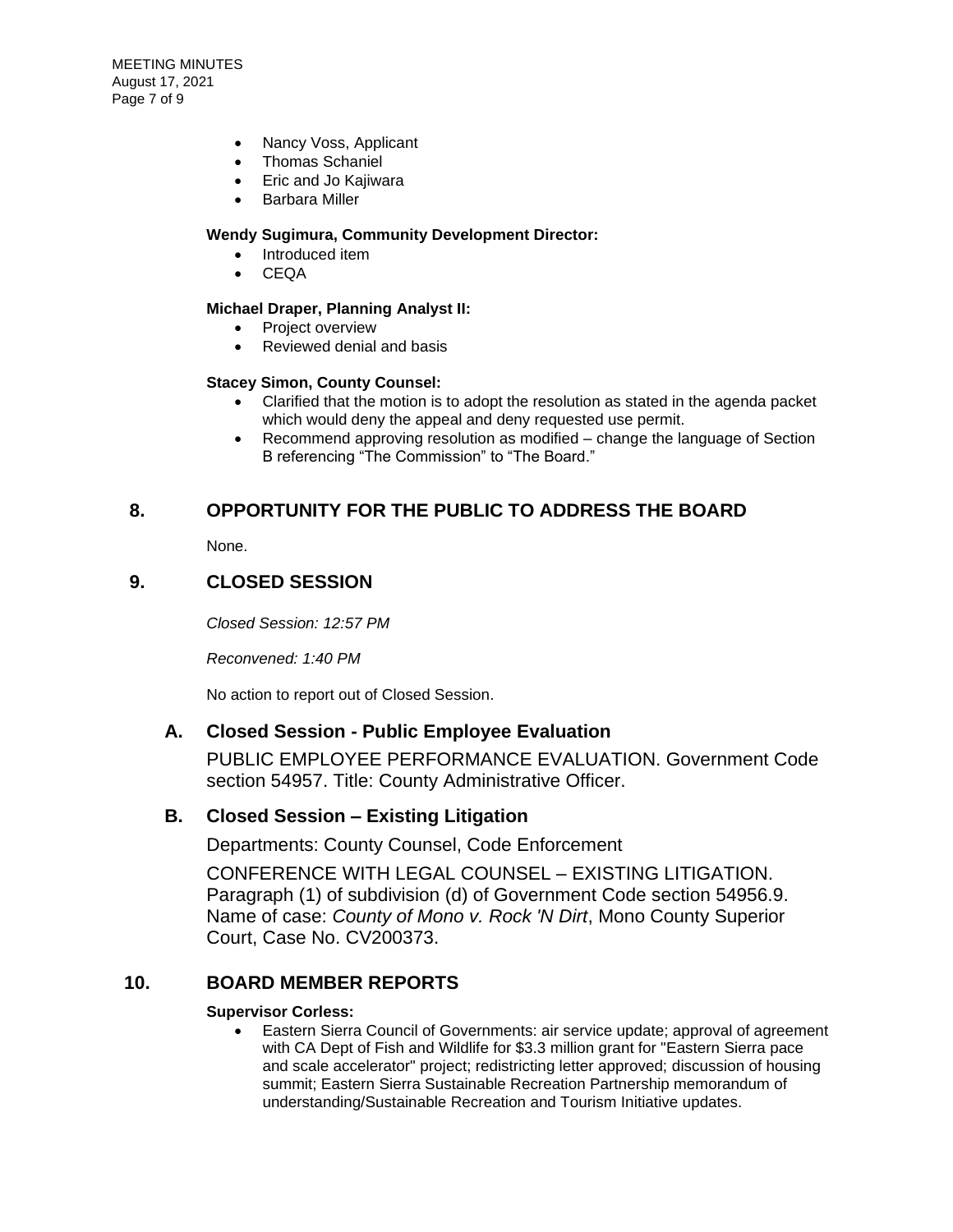- Wildfire & Forest Management Task Force
	- o fire situational update from Cal Fire and USFS
	- o budget: State budget 2021—1.5 billion. Two phases: \$536 million in early action (speed), \$958 million (scale) approved by leg in July. Historic investment this year. Legislature will work in coming weeks on bill to appropriate the \$958 million. Federal budget includes more funding for USFS, and there is funding for USFS wildfire prevention efforts in infrastructure bill. Updates on action plan goals, working groups and efforts to ease permitting burden for fire prevention work;
- Upcoming: RCRC and Golden State Finance Authority Board meetings-- creation of a new JPA focusing on broadband development is on the agenda, and joining the JPA will be something that comes back to our board for consideration.

#### **Supervisor Duggan:**

- 8/11 & 12 I participated in the third and final session of the CSAC New Supervisors Institute. Sessions included Labor Relations, Media Relations, and Intergovernmental Collaboration and Shared Services. Thursday morning's session concluded with a case study from Mendocino County officials and staff on Preparing, Responding, and Recovering from Disasters. It was insightful to hear how other counties dealt and coped with incidents that are now part of daily life.
- 8/12 I participated in Owens Valley Groundwater Authority meeting. Staff presented GSP budget assumptions that included implementation of the entire plan and a large funding allotment for a possible groundwater model development for the Tri Valley/Fish Slough area of the basin. The budget was designed to extract certain items should they not be need without reworking the entire budget. Future implementation of any portion of the GSP would need approval of the active OVGA board.
- 8/13/21 I attended the ESTA regular Board meeting along with Supervisor Gardner. Public comment included remarks from incoming Mammoth Mountain CEO Ron Cohen on innovative transportation options for Mammoth and June Lake. Financials and fleet issues were discussed (maintenance and new vehicle purchases.) Driver recruitment efforts have been unsuccessful to date and the Board will be examining the ESTA efforts and policies to assist with this priority for the fast-approaching winter season.

#### **Supervisor Gardner:**

- Last Wednesday August 11 I participated in several calls and meetings. These included:
	- o A call with Stacey Adler, Mono County Superintendent of Schools, and a consultant, about planning for a Children's Summit next summer.
	- o A webinar sponsored by the White House and NACO with President Biden about the Infrastructure legislation recently passed by the Senate. Information about this bill is on the NACO website.
	- o A meeting with Supervisor Corless, CAO Lawton, and Holly Alpert and Rick Kattelman from the Regional Forest and Fire Capacity Program about the grant application for the County Wildfire Coordinator.
	- o The monthly meeting of the Mono Basin RPAC. Topics discussed included the Regional Transportation Improvement Program, the Mono Basin Community Plan, the RPAC Housing Subcommittee, and a COVID update.
- On Thursday August 12 I joined other ESCOG members in Bishop to meet with Derek Kirk, from the California State Governor's GoBiz Office. Derek is the regional representative for our area and provided much information about possible state support and assistance in economic development and other programs.